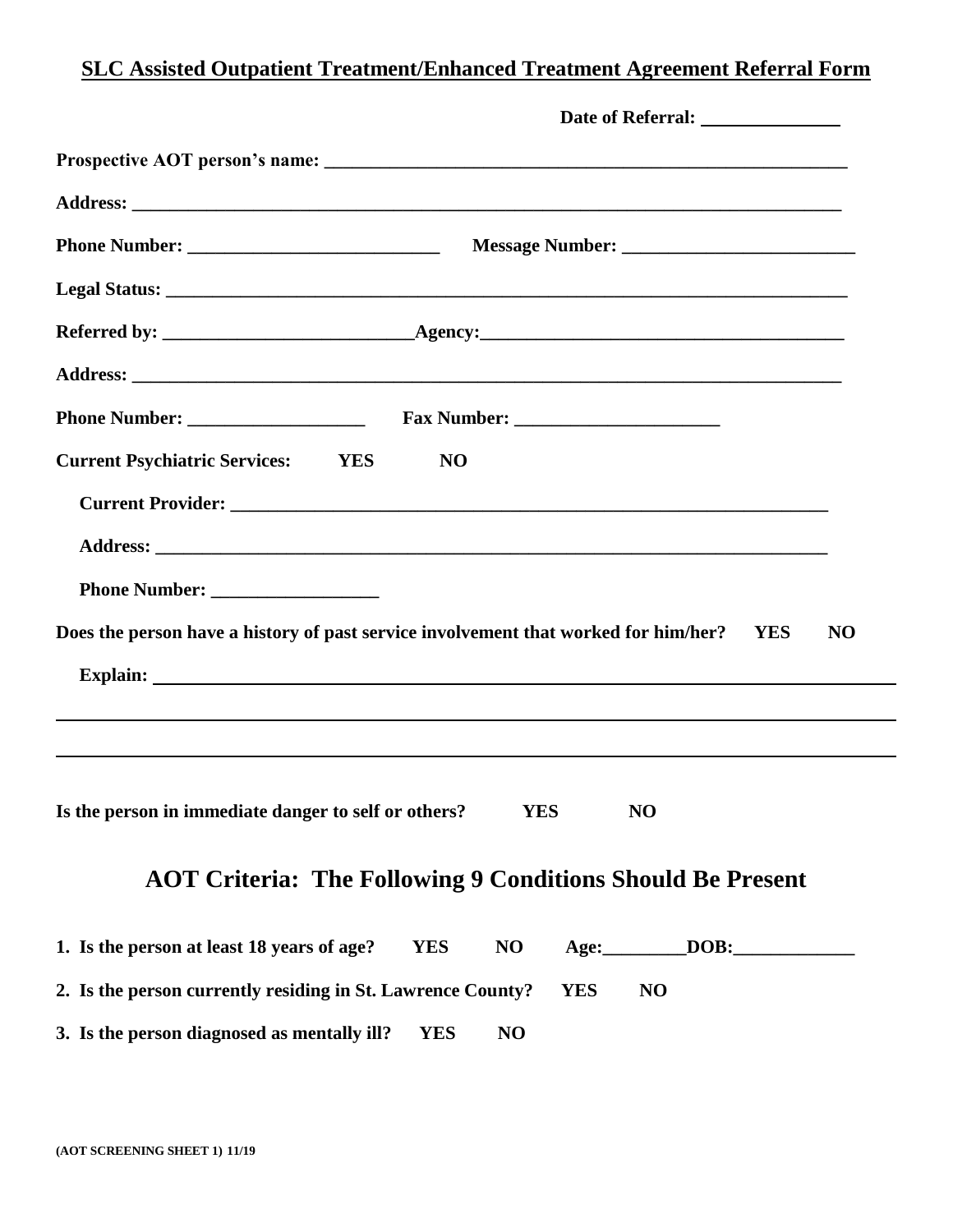| Most Recent Diagnosis: Date of Dx:                                                                                            |                                                                                                                           |
|-------------------------------------------------------------------------------------------------------------------------------|---------------------------------------------------------------------------------------------------------------------------|
| (CODE)                                                                                                                        | (DESCRIPTION)                                                                                                             |
|                                                                                                                               |                                                                                                                           |
| <u> 1989 - Johann John Stone, mars et al. 1989 - John Stone, mars et al. 1989 - John Stone, mars et al. 1989 - John Stone</u> | and the control of the control of the control of the control of the control of the control of the control of the          |
|                                                                                                                               |                                                                                                                           |
| 4. Have all less restrictive options been explored with the person?                                                           | <b>YES</b><br>NO                                                                                                          |
|                                                                                                                               |                                                                                                                           |
| supervision?<br><b>YES</b><br>N <sub>O</sub>                                                                                  |                                                                                                                           |
|                                                                                                                               | 6. Does the person have a history of noncompliance with treatment resulting in either:                                    |
|                                                                                                                               | A. Two hospitalizations for mental illness in approximately the last three years?<br><b>YES</b><br>N <sub>O</sub>         |
|                                                                                                                               |                                                                                                                           |
|                                                                                                                               | OR<br>B. One act of violence towards self or others in approximately the last four years?<br><b>YES</b><br>N <sub>O</sub> |
|                                                                                                                               |                                                                                                                           |
|                                                                                                                               | <b>OR</b>                                                                                                                 |